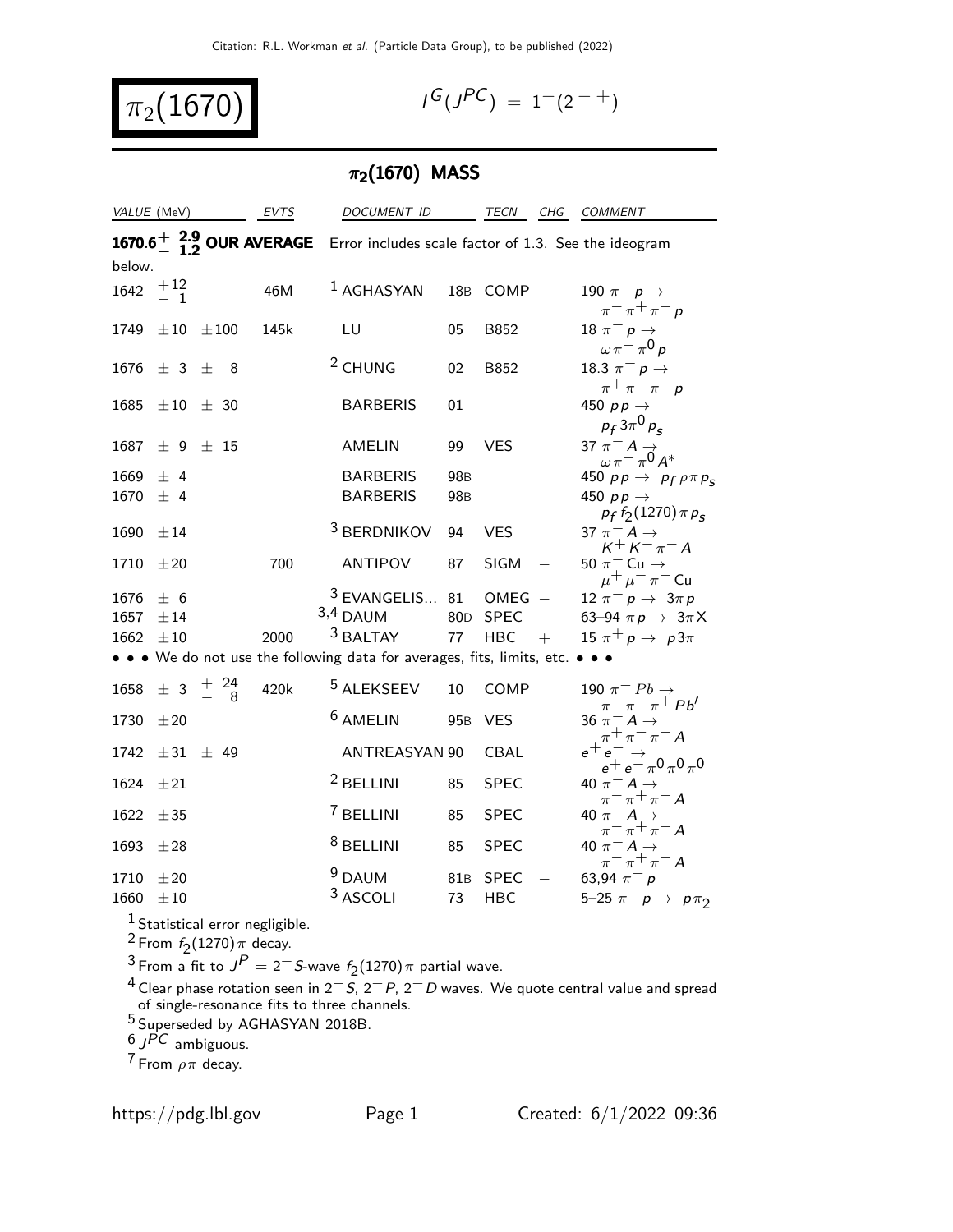#### $8$  From  $\sigma\pi$  decay.

 $9$  From a two-resonance fit to four  $2^-0^+$  waves. This should not be averaged with all the single resonance fits.



#### $\pi_2(1670)$  WIDTH

| VALUE (MeV)                  |                                   | <b>EVTS</b> | DOCUMENT ID                                       |                       | TECN                | CHG                      | <i>COMMENT</i>                                                                                |
|------------------------------|-----------------------------------|-------------|---------------------------------------------------|-----------------------|---------------------|--------------------------|-----------------------------------------------------------------------------------------------|
| $258 +$                      |                                   |             | 8 OUR AVERAGE Error includes scale factor of 1.2. |                       |                     |                          |                                                                                               |
| $311 + \frac{12}{23}$        |                                   | 46M         | 10 AGHASYAN                                       |                       | 18B COMP            |                          | 190 $\pi^-$ p $\rightarrow$<br>$\pi^ \pi^+$ $\pi^-$ p                                         |
| $254 \pm$                    | $408 \pm 60 \pm 250$<br>$3\pm$ 31 | 145k        | LU<br>$11$ CHUNG                                  | 05<br>02              | B852<br>B852        |                          | 18 $\pi^- p \to \omega \pi^- \pi^0 p$<br>18.3 $\pi^{-} p \to$                                 |
|                              | $265 \pm 30 \pm 40$               |             | <b>BARBERIS</b>                                   | 01                    |                     |                          | $\pi^{+}\pi^{-}\pi^{-}p$<br>450 $pp \to p_f 3\pi^0 p_c$                                       |
| $268 \pm 15$                 | $168 \pm 43 \pm 53$               |             | <b>AMELIN</b><br><b>BARBERIS</b>                  | 99<br>98 <sub>B</sub> | VES.                |                          | 37 $\pi^- A \rightarrow$<br>$\omega \pi = \pi^0 A^*$<br>450 $pp \rightarrow p_f \rho \pi p_s$ |
| $256 \pm 15$<br>$190 \pm 50$ |                                   |             | <b>BARBERIS</b><br><sup>12</sup> BERDNIKOV        | 98 <sub>B</sub><br>94 | <b>VES</b>          |                          | 450 $pp \rightarrow$<br>$p_f f_2(1270) \pi p_s$<br>37 $\pi^- A \rightarrow$                   |
| $170 \pm 80$                 |                                   | 700         | <b>ANTIPOV</b>                                    | 87                    | <b>SIGM</b>         |                          | $K^{+} K^{-} \pi^{-} A$<br>50 $\pi$ <sup>-</sup> Cu $\rightarrow$                             |
| $260 \pm 20$<br>$219 \pm 20$ |                                   |             | $12$ EVANGELIS 81<br>12,13 DAUM<br>12 BALTAY      | 80D                   | OMEG<br><b>SPEC</b> | $\overline{\phantom{a}}$ | $\mu^+ \mu^- \pi^-$ Cu<br>$12 \pi^- p \to 3 \pi p$<br>63-94 $\pi p \rightarrow 3\pi X$        |
| $285 \pm 60$                 |                                   | 2000        |                                                   | 77                    | <b>HBC</b>          | $+$                      | 15 $\pi^+ p \rightarrow p3\pi$                                                                |

https://pdg.lbl.gov Page 2 Created: 6/1/2022 09:36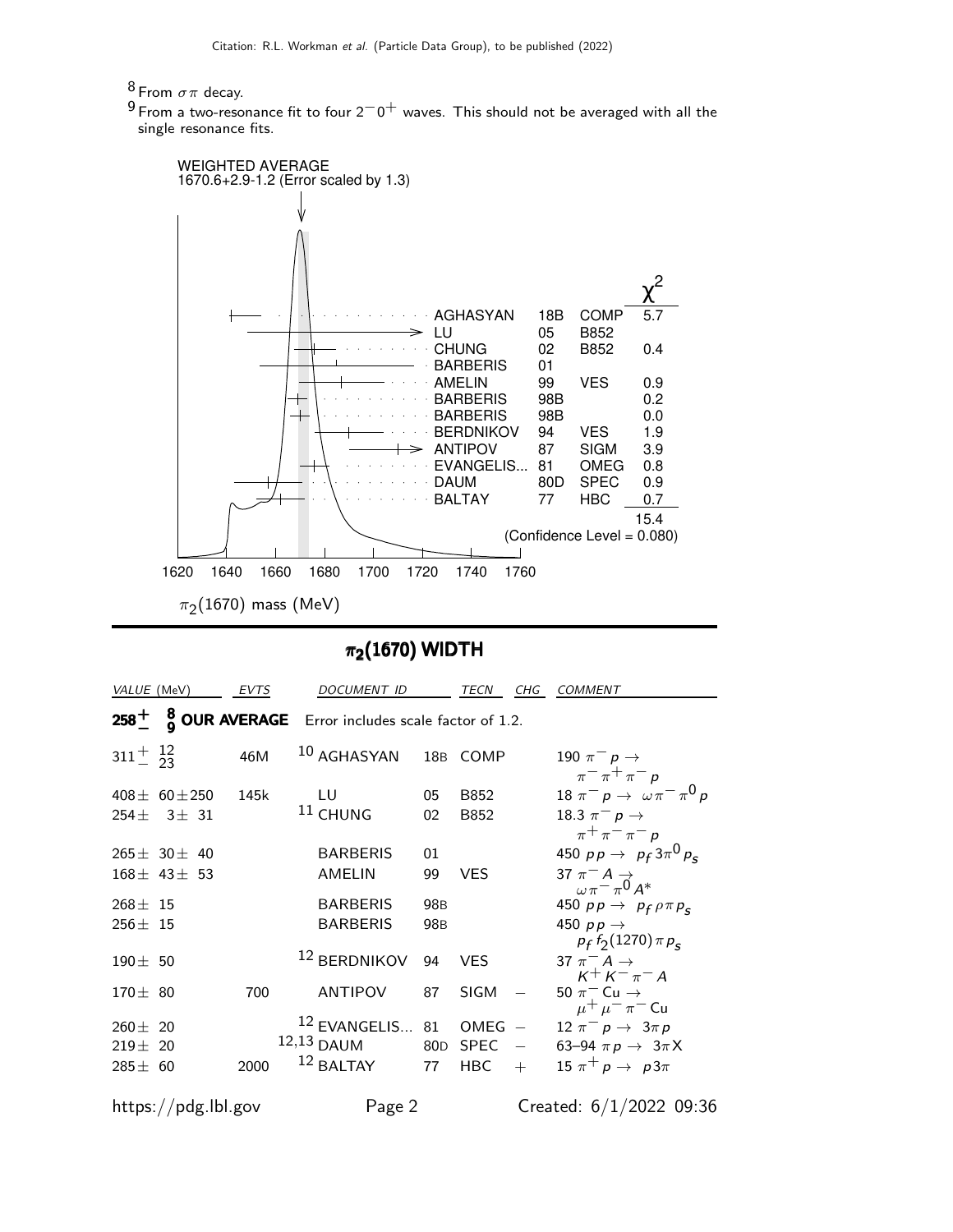• • • We do not use the following data for averages, fits, limits, etc. • • •

| 271 ± $9^{+}$ $^{22}_{-24}$  | 420k | <sup>14</sup> ALEKSEEV 10 |           | COMP               | $\frac{190 \pi^{-} Pb \rightarrow}{\pi^{-} \pi^{-} \pi^{+} Pb'}$                                    |
|------------------------------|------|---------------------------|-----------|--------------------|-----------------------------------------------------------------------------------------------------|
| $310 \pm 20$                 |      | <sup>15</sup> AMELIN      |           | 95B VES            | 36 $\pi$ <sup>-</sup> A $\rightarrow$<br>$\pi$ <sup>+</sup> $\pi$ <sup>-</sup> $\pi$ <sup>-</sup> A |
| $236 \pm 49 \pm 36$          |      | ANTREASYAN 90             |           | <b>CBAL</b>        | $e^+e^ \rightarrow$ $e^+e^ \pi^0 \pi^0 \pi^0$                                                       |
| $304 \pm 22$                 |      | $11$ BELLINI              | 85        | <b>SPEC</b>        | 40 $\pi$ <sup>-</sup> A $\rightarrow$<br>$\pi$ <sup>-</sup> $\pi$ <sup>+</sup> $\pi$ <sup>-</sup> A |
| $404 \pm 108$                |      | $16$ BELLINI              | 85        | <b>SPEC</b>        | 40 $\pi$ <sup>-</sup> A $\rightarrow$<br>$\pi$ <sup>-</sup> $\pi$ <sup>+</sup> $\pi$ <sup>-</sup> A |
| 330 $\pm$ 90                 |      | $17$ BELLINI              | 85        | <b>SPEC</b>        | 40 $\pi$ <sup>-</sup> A $\rightarrow$<br>$\pi$ <sup>-</sup> $\pi$ <sup>+</sup> $\pi$ <sup>-</sup> A |
| $312 \pm 50$<br>$270 \pm 60$ |      | $18$ DAUM<br>$12$ ASCOLI  | 81B<br>73 | SPEC<br><b>HBC</b> | 63,94 $\pi^- p$<br>5-25 $\pi^- p \to p \pi_2$                                                       |

 $10$  Statistical error negligible.

11 From  $f_2(1270)$   $\pi$  decay.

12 From a fit to  $\overline{J}^P = 2^- f_2(1270) \pi$  partial wave.<br>13 Clear phase rotation seen in 2<sup>−</sup> S, 2<sup>−</sup> P, 2<sup>−</sup> D waves. We quote central value and spread of single-resonance fits to three channels.

14 Superseded by AGHASYAN 2018B.

 $15 \int$   $PC$  ambiguous.

 $\frac{16}{15}$  From  $\rho \pi$  decay.

<sup>17</sup> From  $\sigma \pi$  decay.

18 From a two-resonance fit to four  $2^-0^+$  waves. This should not be averaged with all the single resonance fits.

|                              | Mode                                        | Fraction $(\Gamma_i/\Gamma)$   | Confidence level |  |  |  |  |  |
|------------------------------|---------------------------------------------|--------------------------------|------------------|--|--|--|--|--|
| $\Gamma_1$                   | $3\pi$                                      | $(95.8 \pm 1.4)$ %             |                  |  |  |  |  |  |
|                              | $\Gamma_2$ $\pi^+\pi^-\pi^0$                |                                |                  |  |  |  |  |  |
|                              | $\Gamma_3$ $\pi^0 \pi^0 \pi^0$              |                                |                  |  |  |  |  |  |
| $\Gamma_4$                   | $f_2(1270)\pi$                              | $(56.3 \pm 3.2)$ %             |                  |  |  |  |  |  |
| $\Gamma_5$                   | $\rho \pi$                                  | $(31 \pm 4) \%$                |                  |  |  |  |  |  |
| $\Gamma_6$                   | $\sigma \pi$                                | $(10 \pm 4) \%$                |                  |  |  |  |  |  |
|                              | $\Gamma_7$ $\pi(\pi\pi)$ <sub>S-Wave</sub>  | $(8.7 \pm 3.4)\%$              |                  |  |  |  |  |  |
|                              | $\Gamma_8 \ \ \pi^{\pm} \pi^+ \pi^-$        | $(53 \pm 4) \%$                |                  |  |  |  |  |  |
|                              | $\sqrt{K^*}$ (892) + c.c.                   | $(4.2 \pm 1.4)\%$              |                  |  |  |  |  |  |
| $\Gamma_{10}$ $\omega \rho$  |                                             | $(2.7 \pm 1.1)$ %              |                  |  |  |  |  |  |
|                              | $\Gamma_{11}$ $\pi^{\pm}$ $\gamma$          | $(7.0 \pm 1.2) \times 10^{-4}$ |                  |  |  |  |  |  |
| $\Gamma_{12}$ $\gamma\gamma$ |                                             | $< 2.8 \times 10^{-7}$         | 90%              |  |  |  |  |  |
| $\Gamma_{13}$ $\eta \pi$     |                                             | $\frac{0}{0}$<br>< 5           |                  |  |  |  |  |  |
|                              | $\Gamma_{14}$ $\pi^{\pm} 2\pi^{+} 2\pi^{-}$ | $< 5$ %                        |                  |  |  |  |  |  |
|                              | $\Gamma_{15}$ $\rho(1450)\pi$               | $< 3.6 \times 10^{-3}$         | 97.7%            |  |  |  |  |  |
|                              | $\Gamma_{16}$ $b_1(1235)\pi$                | 1.9 $\times 10^{-3}$<br>$\lt$  | 97.7%            |  |  |  |  |  |
|                              | $\Gamma_{17}$ $\eta 3\pi$                   |                                |                  |  |  |  |  |  |
|                              | $\Gamma_{18}$ $f_1(1285)\pi$                | possibly seen                  |                  |  |  |  |  |  |
|                              | $\Gamma_{19}$ $a_2(1320)\pi$                | not seen                       |                  |  |  |  |  |  |

#### $\pi_2(1670)$  DECAY MODES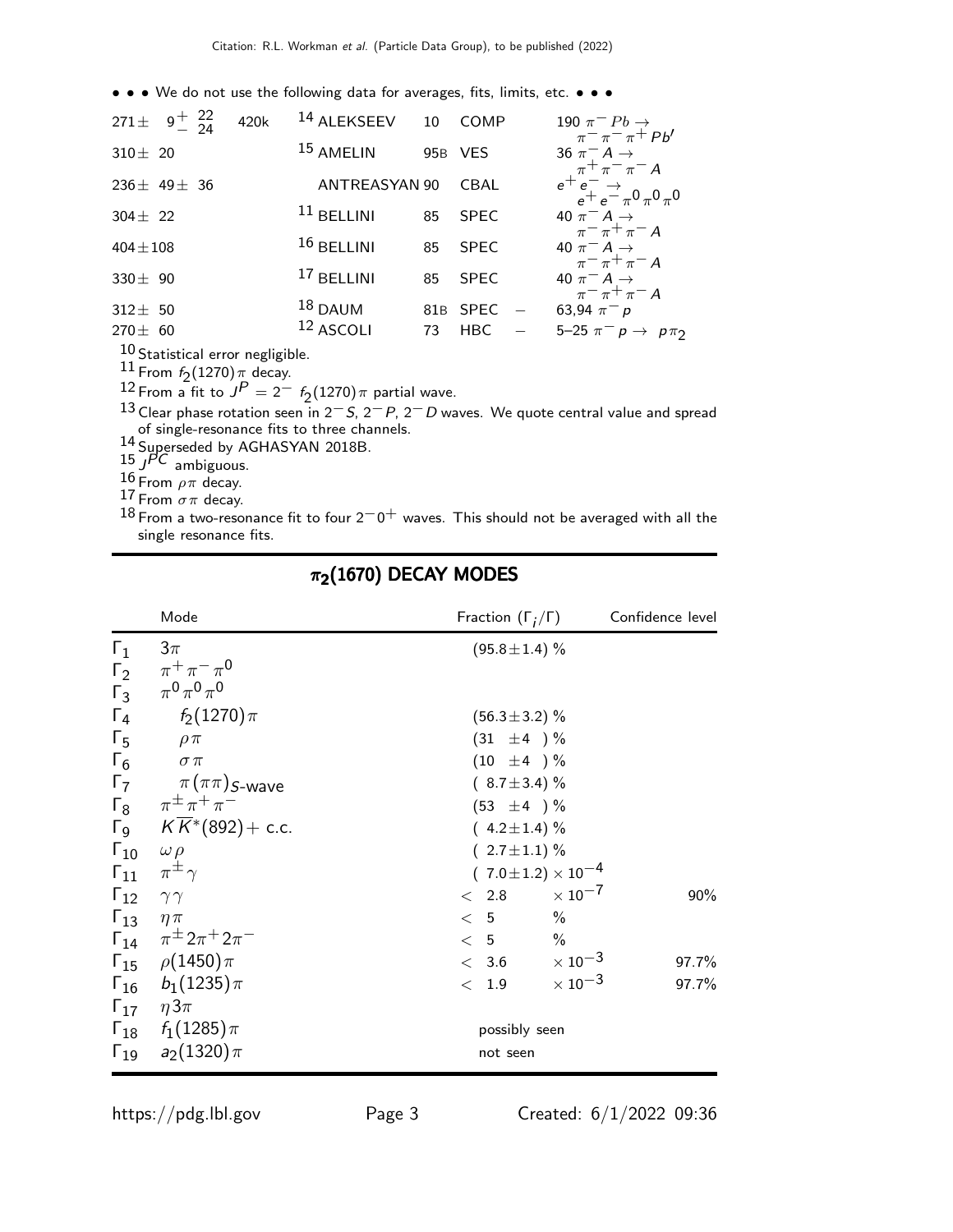#### CONSTRAINED FIT INFORMATION

An overall fit to 4 branching ratios uses 6 measurements and one constraint to determine 4 parameters. The overall fit has a  $\chi^2 =$ 1.9 for 3 degrees of freedom.

The following off-diagonal array elements are the correlation coefficients  $\left<\delta x_i\delta x_j\right>$ / $(\delta x_i\cdot\delta x_j)$ , in percent, from the fit to the branching fractions,  $x_i$   $\;\equiv$  $\Gamma_i/\Gamma_{\rm total}$ . The fit constrains the  $x_i$  whose labels appear in this array to sum to one.

| $x_{5}$ | $-53$    |                    |       |
|---------|----------|--------------------|-------|
| $x_7$   | $^{-29}$ | -59                |       |
| $x_{9}$ | -8       | $-21$              | g     |
|         | $x_4$    | $X_{\overline{5}}$ | $x_7$ |

#### $\pi_2(1670)$  PARTIAL WIDTHS

| $\Gamma(\pi^{\pm}\gamma)$                                                                                                                             |           |                                  |               |                  |          |                |                                                                                                       | $\mathsf{r}_{\mathbf{11}}$ |
|-------------------------------------------------------------------------------------------------------------------------------------------------------|-----------|----------------------------------|---------------|------------------|----------|----------------|-------------------------------------------------------------------------------------------------------|----------------------------|
| VALUE (keV)                                                                                                                                           |           | DOCUMENT ID                      |               | TECN             | CHG      | COMMENT        |                                                                                                       |                            |
| $181 \pm 11 \pm 27$                                                                                                                                   | 19 ADOLPH |                                  |               |                  |          |                | 14 COMP - 190 $\pi^-$ Pb $\rightarrow \pi^+ \pi^- \pi^-$ Pb'                                          |                            |
| uses $B(\pi_2(1670) \to f_2 \pi) = 56\%$ .                                                                                                            |           |                                  |               |                  |          |                | $^{19}$ Primakoff reaction. Assumes incoherent $f_2(1270)\pi$ contribution to 3 $\pi$ final state and |                            |
| $\Gamma(\gamma\gamma)$                                                                                                                                |           |                                  |               |                  |          |                |                                                                                                       | Г12                        |
| VALUE (keV)                                                                                                                                           | $CL\%$    |                                  |               | DOCUMENT ID TECN |          | CHG            | COMMENT                                                                                               |                            |
| < 0.072                                                                                                                                               | 90        | <sup>20</sup> ACCIARRI 97T L3    |               |                  |          |                | $e^+e^- \rightarrow$<br>$e^+e^-\pi^+\pi^-\pi^0$                                                       |                            |
| • • • We do not use the following data for averages, fits, limits, etc. • • •                                                                         |           |                                  |               |                  |          |                |                                                                                                       |                            |
| < 0.19                                                                                                                                                | 90        | <sup>20</sup> ALBRECHT 97B ARG   |               |                  |          |                | $e^+e^ \rightarrow$<br>$e^+e^ \rightarrow$ $\pi^+\pi^-\pi^0$                                          |                            |
| $1.41 \pm 0.23 \pm 0.28$                                                                                                                              |           |                                  | ANTREASYAN 90 |                  | CBAL 0   |                | $e^+e^ \rightarrow e^+e^ \pi^0 \pi^0 \pi^0$                                                           |                            |
| $0.8 \pm 0.3 \pm 0.12$                                                                                                                                |           | $21$ BEHREND                     |               |                  | 90C CELL | $\overline{0}$ | $\begin{array}{c} e^+e^-\to\\ e^+e^-\pi^+\pi^-\pi^0 \end{array}$                                      |                            |
| $\pm 0.3 \pm 0.2$<br>1.3                                                                                                                              |           | <sup>22</sup> BEHREND 90C CELL 0 |               |                  |          |                | $e^+e^ \rightarrow$<br>$e^+e^-\pi^+\pi^-\pi^0$                                                        |                            |
| <sup>20</sup> Decaying into $f_2(1270)\pi$ and $\rho\pi$ .<br><sup>21</sup> Constructive interference between $f_2(1270)\pi, \rho\pi$ and background. |           |                                  |               |                  |          |                |                                                                                                       |                            |

22 Incoherent Ansatz.

### π2(1670) Γ(i)Γ(γ γ)/Γ(total)

| $\Gamma(\pi^+\pi^-\pi^0) \times \Gamma(\gamma\gamma)/\Gamma_{\rm total}$ |        |                                                                                |      | $\Gamma_2\Gamma_{12}/\Gamma$ |
|--------------------------------------------------------------------------|--------|--------------------------------------------------------------------------------|------|------------------------------|
| VALUE (keV)                                                              | $CL\%$ | DOCUMENT ID                                                                    | TECN | <i>COMMENT</i>               |
| $0.1$                                                                    | 95     | <sup>23</sup> SCHEGELSKY 06 RVUE $\gamma \gamma \rightarrow \pi^+ \pi^- \pi^0$ |      |                              |
| $23$ From analysis of L3 data at 183–209 GeV.                            |        |                                                                                |      |                              |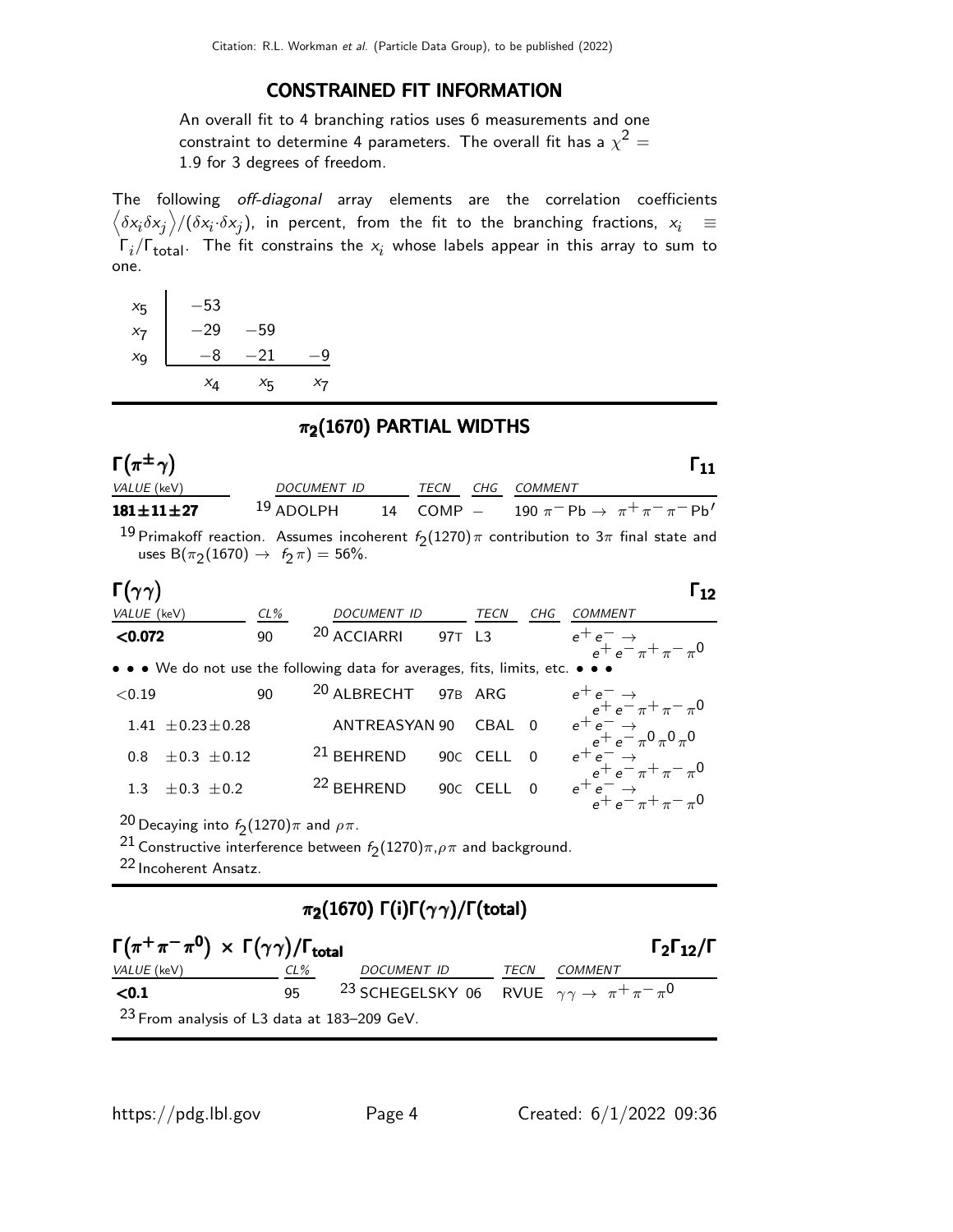#### $\pi_2$ (1670) BRANCHING RATIOS

 $\Gamma(3\pi)$ Γ $(3\pi)/\Gamma_{\text{total}}$  Γ $_1/\Gamma = (\Gamma_4 + \Gamma_5 + \Gamma_7)/\Gamma$ DOCUMENT ID  $0.958 + 0.014$  OUR FIT  $\Gamma(\pi^0 \pi^0 \pi^0) / \Gamma(\pi^+ \pi^- \pi^0)$  Γ<sub>3</sub>/Γ<sub>2</sub> Γ3/ΓVALUE DOCUMENT ID COMMENT 0.29 $\pm$ 0.03 $\pm$ 0.05 BARBERIS 01 450 pp  $\rightarrow$  p<sub>f</sub> 3 $\pi^{0}$  p<sub>s</sub>  $\Gamma(\rho \pi)$ /0.565Γ( $f_2$ (1270)π)<br>
(With  $f_2$ (1270) → π<sup>+</sup>π<sup>-</sup>.) (With  $f_2(1270) \to \pi^+ \pi^-$ .) VALUE DOCUMENT ID TECN COMMENT  $0.97\pm0.09$  OUR AVERAGE Error includes scale factor of 1.9.  $0.76 \pm 0.07 \pm 0.10$  CHUNG 02 B852 18.3  $\pi^ p \to \pi^+ \pi^- \pi^ p$ 1.01±0.05 BARBERIS 98B 450 pp →  $p_f \pi^+ \pi^- \pi^0 p_s$  $\Gamma(\sigma \pi)/\Gamma(f_2(1270)\pi)$   $\Gamma_6/\Gamma_4$  $\Gamma_6/\Gamma_4$ VALUE DOCUMENT ID TECN COMMENT **0.17±0.02±0.07** CHUNG 02 B852 18.3  $\pi^ p \to \pi^+ \pi^- \pi^ p$ • • • We do not use the following data for averages, fits, limits, etc. • • •  $0.24\pm0.10$   $24.25$   $\textsf{BAKER}$  99  $\textsf{SPEC}$  1.94  $\overline{p} \, p \, \rightarrow \, 4 \pi^0$ 1  $\frac{1}{2}$ Γ $(\rho \pi)/\Gamma(\pi^{\pm} \pi^+ \pi^-)$ 1  $\frac{1}{2}$ Γ<sub>5</sub>/Γ<sub>8</sub> =  $\frac{1}{2}$  $\frac{1}{2}$ Γ<sub>5</sub>/(0.565Γ<sub>4</sub>+ $\frac{1}{2}$  $\frac{1}{2}\Gamma(\rho\pi)/\Gamma(\pi^{\pm}\pi^{+}\pi^{-})$   $\frac{1}{2}\Gamma_{5}/\Gamma_{8} = \frac{1}{2}\Gamma_{5}/(0.565\Gamma_{4} + \frac{1}{2}\Gamma_{5} + 0.624\Gamma_{7})$ <br>VALUE COMMENT ID TECN CHG COMMENT  $0.29\pm0.04$  OUR FIT **0.29±0.05** <sup>26</sup> DAUM 81B SPEC 63,94  $\pi^-$  p • • • We do not use the following data for averages, fits, limits, etc. • • •  $<$ 0.3 BARTSCH 68 HBC +  $8 \pi^+ p \rightarrow 3 \pi p$ 0.565Γ $(f_2(1270)\pi)/\Gamma(\pi^{\pm}\pi^+\pi^-)$ 0.565Γ $_{\mathbf{4}}$ /Γ $_{\mathbf{8}}$   $=$  0.565Γ $_{\mathbf{4}}$ /(0.565Γ $_{\mathbf{4}}+{\frac{1}{2}}$  $0.565$ Γ<sub>4</sub>/Γ<sub>8</sub> = 0.565Γ<sub>4</sub>/(0.565Γ<sub>4</sub>+ $\frac{1}{2}$ Γ<sub>5</sub>+0.624Γ<sub>7</sub>) 0.565Γ4/Γ $_8 = 0.565$ Γ4/(0.565Γ4 $+\frac{1}{2}$ Γ $_5 + 0.624$ Γ $_7$ ) (With  $f_2(1270) \to \pi^+ \pi^-$ .) VALUE DOCUMENT ID TECN CHG COMMENT  $0.604 \pm 0.035$  OUR FIT  $0.60 \pm 0.05$  OUR AVERAGE Error includes scale factor of 1.3.  $0.61 \pm 0.04$  26 DAUM 81B SPEC 63.94  $\pi^-$  p  $0.76$   $+0.24$ <br>-0.34 ARMENISE 69 DBC + 5.1  $\pi^+ d \rightarrow d \, 3\pi$ 0.35  $\pm$  0.20 BALTAY 68 HBC + 7–8.5  $\pi^{+}$  p • • • We do not use the following data for averages, fits, limits, etc. • • • 0.59 BARTSCH 68 HBC +  $8\pi^+ p \rightarrow 3\pi p$ 0.624Γ $(\pi(\pi\pi)$ <sub>S-wave</sub>)/Γ $(\pi^{\pm}\pi^+\pi^-)$ 0.624Γ $_{7}/$ Γ $_{8} =$  0.624Γ $_{7}/$ (0.565Γ $_{4} + \frac{1}{2}$ 0.624Γ<sub>7</sub>/Γ<sub>8</sub> = 0.624Γ<sub>7</sub>/(0.565Γ<sub>4</sub>+ $\frac{1}{2}$ Γ<sub>5</sub>+0.624Γ<sub>7</sub>) 0.624Γ<sub>7</sub>/Γ<sub>8</sub> = 0.624Γ<sub>7</sub>/(0.565Γ<sub>4</sub>+ $\frac{1}{2}$ Γ<sub>5</sub>+0.624Γ<sub>7</sub>) 0.624Γ<sub>7</sub>/Γ<sub>8</sub> = 0.624Γ<sub>7</sub>/(0.565Γ<sub>4</sub>+ $\frac{1}{2}$ Γ<sub>5</sub>+0.624Γ<sub>7</sub>)  $\frac{1}{2}$ Γ<sub>5</sub>+0.624Γ<sub>7</sub>) (With  $(\pi \pi)_{S\text{-wave}} \to \pi^+ \pi^-$ .)<br>VALUE DOCUMENT ID TECN COMMENT  $0.10\pm0.04$  OUR FIT **0.10±0.05** <sup>26</sup> DAUM 81B SPEC 63,94  $\pi^- p$ https://pdg.lbl.gov Page 5 Created: 6/1/2022 09:36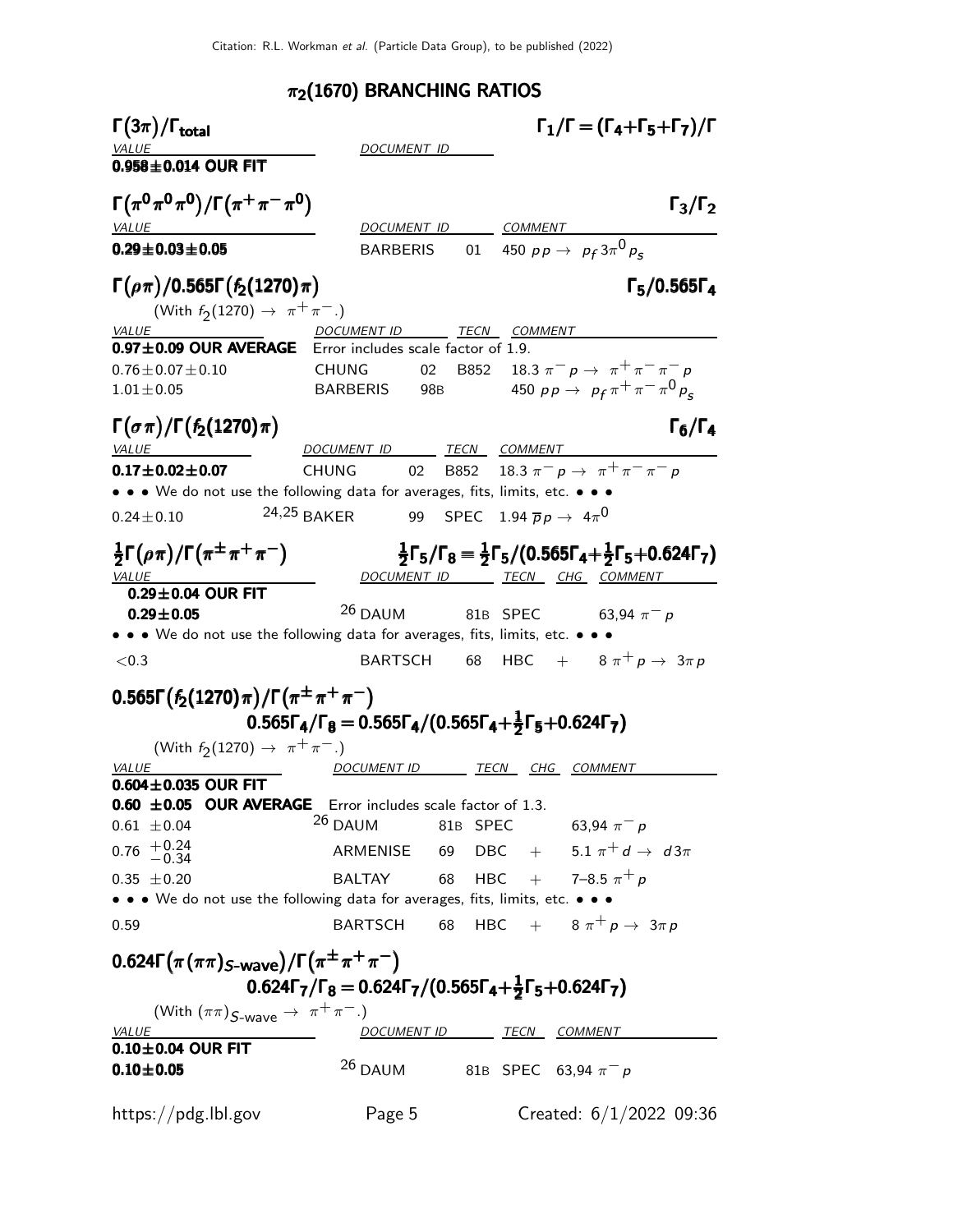| $\Gamma(K\overline{K}^*(892) + \text{c.c.})/\Gamma(f_2(1270)\pi)$                                                                                                      |             |                              |     |            |                                                                                            | $\Gamma_9/\Gamma_4$  |
|------------------------------------------------------------------------------------------------------------------------------------------------------------------------|-------------|------------------------------|-----|------------|--------------------------------------------------------------------------------------------|----------------------|
| VALUE                                                                                                                                                                  |             | DOCUMENT ID TECN CHG COMMENT |     |            |                                                                                            |                      |
| $0.075 \pm 0.025$ OUR FIT                                                                                                                                              |             |                              |     |            |                                                                                            |                      |
| $0.075 \pm 0.025$                                                                                                                                                      |             |                              |     |            | <sup>27</sup> ARMSTRONG 82B OMEG $-$ 16 $\pi^ p \rightarrow K^+ K^- \pi^- p$               |                      |
| $\Gamma(\omega \rho)/\Gamma_{\rm total}$                                                                                                                               |             |                              |     |            |                                                                                            | $\Gamma_{10}/\Gamma$ |
| VALUE                                                                                                                                                                  |             |                              |     |            | DOCUMENT ID TECN COMMENT                                                                   |                      |
| $0.027 \pm 0.004 \pm 0.010$                                                                                                                                            |             | <sup>28</sup> AMELIN         |     |            | 99 VES 37 $\pi^{-} A \rightarrow$<br>$\pi^{-} \pi^{0} A^{*}$                               |                      |
| $\Gamma(\eta\pi)/\Gamma(\pi^{\pm}\pi^+\pi^-)$<br>(All $\eta$ decays.)                                                                                                  |             |                              |     |            | $\Gamma_{13}/\Gamma_8 = \Gamma_{13}/(0.565\Gamma_4 + \frac{1}{2}\Gamma_5 + 0.624\Gamma_7)$ |                      |
| VALUE                                                                                                                                                                  |             | DOCUMENT ID TECN CHG COMMENT |     |            |                                                                                            |                      |
| < 0.09                                                                                                                                                                 |             |                              |     |            | BALTAY 68 HBC + 7-8.5 $\pi^{+} p$                                                          |                      |
| • • We do not use the following data for averages, fits, limits, etc. • • •                                                                                            |             |                              |     |            |                                                                                            |                      |
| < 0.10                                                                                                                                                                 |             | CRENNELL 70                  |     |            | HBC $- 6 \pi^- p \to f_2 \pi^- N$                                                          |                      |
| $\Gamma(\pi^{\pm}2\pi^{\mp}2\pi^{\mp})/\Gamma(\pi^{\pm}\pi^{\mp}\pi^{\mp})$ $\Gamma_{14}/\Gamma_8 = \Gamma_{14}/(0.565\Gamma_4 + \frac{1}{2}\Gamma_5 + 0.624\Gamma_7)$ |             |                              |     |            |                                                                                            |                      |
| VALUE<br><u> 1989 - Johann Barbara, martin a</u>                                                                                                                       |             | DOCUMENT ID TECN CHG COMMENT |     |            |                                                                                            |                      |
| < 0.10                                                                                                                                                                 |             | CRENNELL 70 HBC              |     |            | $- 6 \pi^- p \to f_2 \pi^- N$                                                              |                      |
| • • • We do not use the following data for averages, fits, limits, etc. • • •                                                                                          |             |                              |     |            |                                                                                            |                      |
| ${<}0.1$                                                                                                                                                               |             | <b>BALTAY</b>                | 68  |            | HBC + 7,8.5 $\pi^{+} p$                                                                    |                      |
| $\Gamma(\rho(1450)\pi)/\Gamma_{\rm total}$                                                                                                                             |             |                              |     |            |                                                                                            | $\Gamma_{15}/\Gamma$ |
| VALUE<br>$CL\%$                                                                                                                                                        |             | DOCUMENT ID                  |     |            | TEC <u>N COMMENT</u>                                                                       |                      |
| < 0.0036                                                                                                                                                               | 97.7        | AMELIN                       | 99  | <b>VES</b> | 37 $\pi^- A \rightarrow \pi^- \pi^0 A^*$                                                   |                      |
|                                                                                                                                                                        |             |                              |     |            |                                                                                            |                      |
| $\Gamma(b_1(1235)\pi)/\Gamma_{\rm total}$                                                                                                                              |             |                              |     |            |                                                                                            | $\Gamma_{16}/\Gamma$ |
| $VALUE$ CL%                                                                                                                                                            |             | DOCUMENT ID                  |     |            | <u>TECN COMMENT</u>                                                                        |                      |
| < 0.0019                                                                                                                                                               | 97.7        | AMELIN                       | 99. | VES.       | 37 $\pi^- A \rightarrow \pi^- \pi^0 A^*$                                                   |                      |
| $\Gamma(f_1(1285)\pi)/\Gamma_{\rm total}$                                                                                                                              |             |                              |     |            |                                                                                            | $\Gamma_{18}/\Gamma$ |
| <b>VALUE</b>                                                                                                                                                           | <u>EVTS</u> | DOCUMENT ID TECN COMMENT     |     |            |                                                                                            |                      |
| possibly seen                                                                                                                                                          | 69k         | KUHN                         | 04  | B852       | 18 $\pi^ p \to$                                                                            |                      |
|                                                                                                                                                                        |             |                              |     |            | $n\pi^{+}\pi^{-}\pi^{-}p$                                                                  |                      |
| $\Gamma(a_2(1320)\pi)/\Gamma_{\rm total}$                                                                                                                              |             |                              |     |            |                                                                                            | $\Gamma_{19}/\Gamma$ |
| <b>VALUE</b>                                                                                                                                                           | EVTS        | DOCUMENT ID TECN COMMENT     |     |            |                                                                                            |                      |
| not seen                                                                                                                                                               | 69k         | <b>KUHN</b>                  | 04  |            | B852 18 $\pi^- p \to$                                                                      |                      |
|                                                                                                                                                                        |             |                              |     |            | $n\pi^+\pi^-\pi^-$                                                                         |                      |
| D-wave/S-wave RATIO FOR $\pi_2(1670) \rightarrow f_2(1270)\pi$                                                                                                         |             |                              |     |            |                                                                                            |                      |
| <b>VALUE</b>                                                                                                                                                           |             |                              |     |            |                                                                                            |                      |
| $-0.18 + 0.06$                                                                                                                                                         |             |                              |     |            | DOCUMENT ID TECN COMMENT<br>24 BAKER 99 SPEC 1.94 $\overline{p}p \rightarrow 4\pi^0$       |                      |
| • • • We do not use the following data for averages, fits, limits, etc. • • •                                                                                          |             |                              |     |            |                                                                                            |                      |
| $0.22 \pm 0.10$                                                                                                                                                        |             | $26$ DAUM                    |     |            | 81B SPEC 63,94 $\pi^- p$                                                                   |                      |
|                                                                                                                                                                        |             |                              |     |            |                                                                                            |                      |